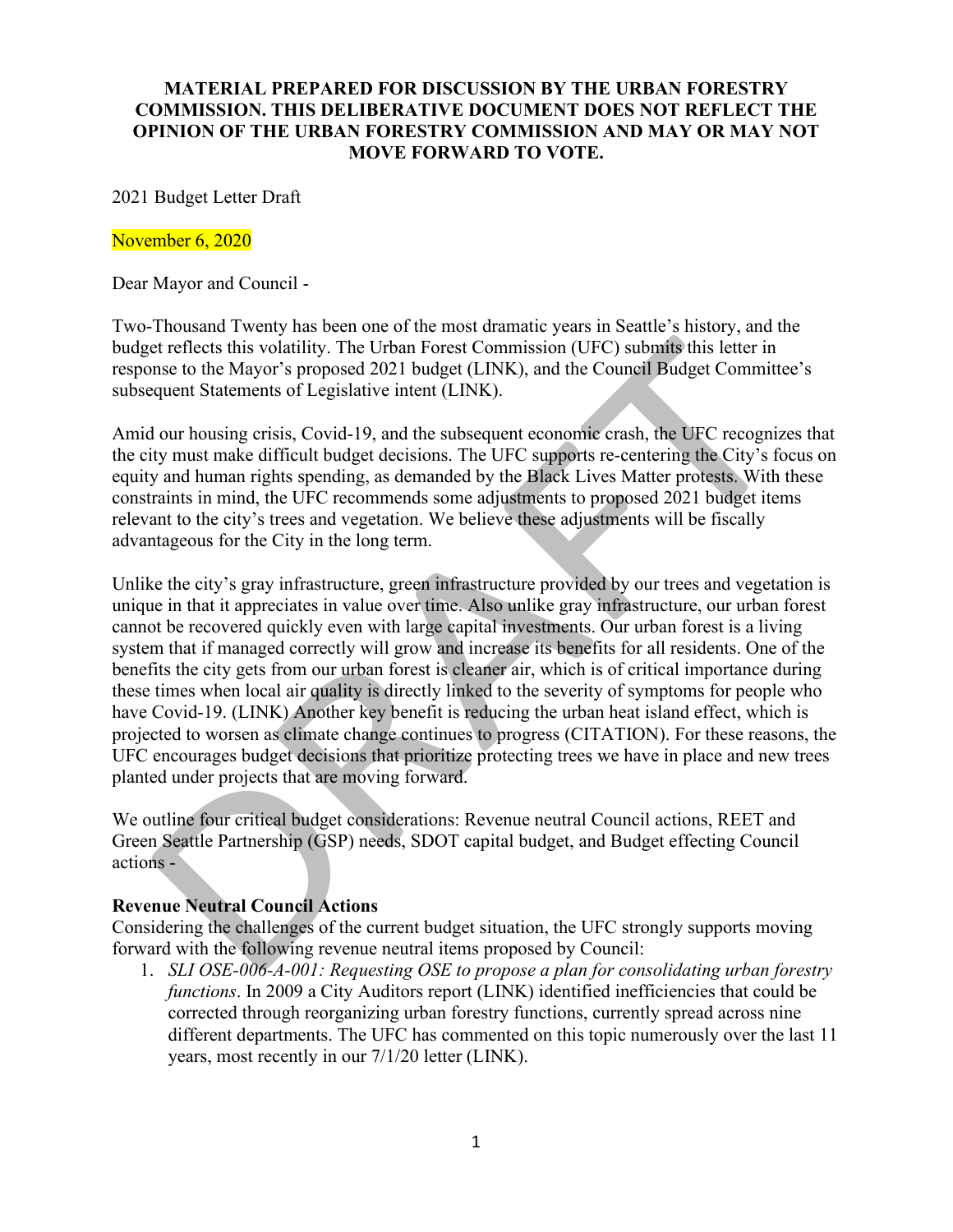# **MATERIAL PREPARED FOR DISCUSSION BY THE URBAN FORESTRY COMMISSION. THIS DELIBERATIVE DOCUMENT DOES NOT REFLECT THE OPINION OF THE URBAN FORESTRY COMMISSION AND MAY OR MAY NOT MOVE FORWARD TO VOTE.**

The UFC urges action on this front, and ask that this opportunity to effectively reconsider forestry management consider a more engaged role for the UFC. This clarified role would align with the spirit of the UFC enabling legislation SMC 3.72.050 (LINK) be evoked to ensure that the UFC is allowed to: "provide policy direction to the Mayor and City Council on preserving and protecting the City's urban forest habitat and its trees and understory vegetation", not simply be asked to comment on a fully complete plan put forth by City staff.

- 2. [CBA SDCI-011-A-001:](http://seattle.legistar.com/View.ashx?M=F&ID=8879248&GUID=F090C7F7-37FB-44FF-A566-6307B19E34F3) Proviso \$758,663 in SDCI for updated tree protection regulations. The SDCI is now 11 years delinquent on following through with Council request for strengthened tree ordinance [Resolution 31138.](http://clerk.seattle.gov/search/results?s1=&s3=31138&s2=&s4=&Sect4=AND&l=20&Sect2=THESON&Sect3=PLURON&Sect5=RESNY&Sect6=HITOFF&d=RESF&p=1&u=%2F%7Epublic%2Fresny.htm&r=1&f=G) Additionally, provisions outlined in EO 03-05 (LINK), EO 2017-11 (LINK), Resolution 31870, the City Auditors 2009 report, and existing 25.11.090 are all not being enforced and enacted leading to the continued loss of tree canopy, documented by the City itself in the 2016 canopy cover assessment (LINK). Given the length of time passed and severity of the issues, this proviso is warranted.
- 3. *[SLI SPU-002-A-001](http://seattle.legistar.com/View.ashx?M=F&ID=8877205&GUID=8F255D8C-8E16-4D59-AD7B-CEFBC44401AC) Requesting SPU to explore an expansion for the tree Ambassador program*. The Tree Ambassador program is a cost-effective way to engagement the public on trees and provide stewardship and maintance of our city's canopy. Please explore the expansion of this program.

#### **REET and GSP**

The UFC notes the Tree Remediation Funding Reserve is included in the REET Balancing budget reductions. Back in 2019, the reduced funding was already of concern and the resulting response to the SLI provided by SPR on 9/29/2020 (link) details that the effort needed to restore our existing urban forest has increased due multiple factors and that the timeline of the current goal cannot be met. This is an unacceptable outcome for the Green Seattle Partnership (GSP).

The GSP program was initiated in 2005 as a 20 year plan (LINK) to restore Seattle's forested natural areas. The 2017 GSP strategic Plan update (LINK) showed on track progress to enroll all of the forested acres into the program by 2025. The SLI response shows **we are** *now 17-27 years behind on this timeline*. Millions of dollars have been spent on GSP, and over a million volunteer hours have invested. It would be a terrible loss to see these investments squandered, progress undone, and community provided match not met by the City. The UFC urges Council take action to reduce the impact to this critical program. Further reductions will also result in increasing the risk of losing the mature trees we have.

#### **SDOT Capital Budget:**

Additionally, UFC is concerned that significant proposed reductions will result in a waste of past and existing investments in the urban forest. As an example SDOT - BC-TR-19001 - Major Maintenance/Replacement, currently slated for a 98% reduction, from \$309,342 in 2019 to \$8 936, This line item includes: "…construction inspection services for landscape elements of